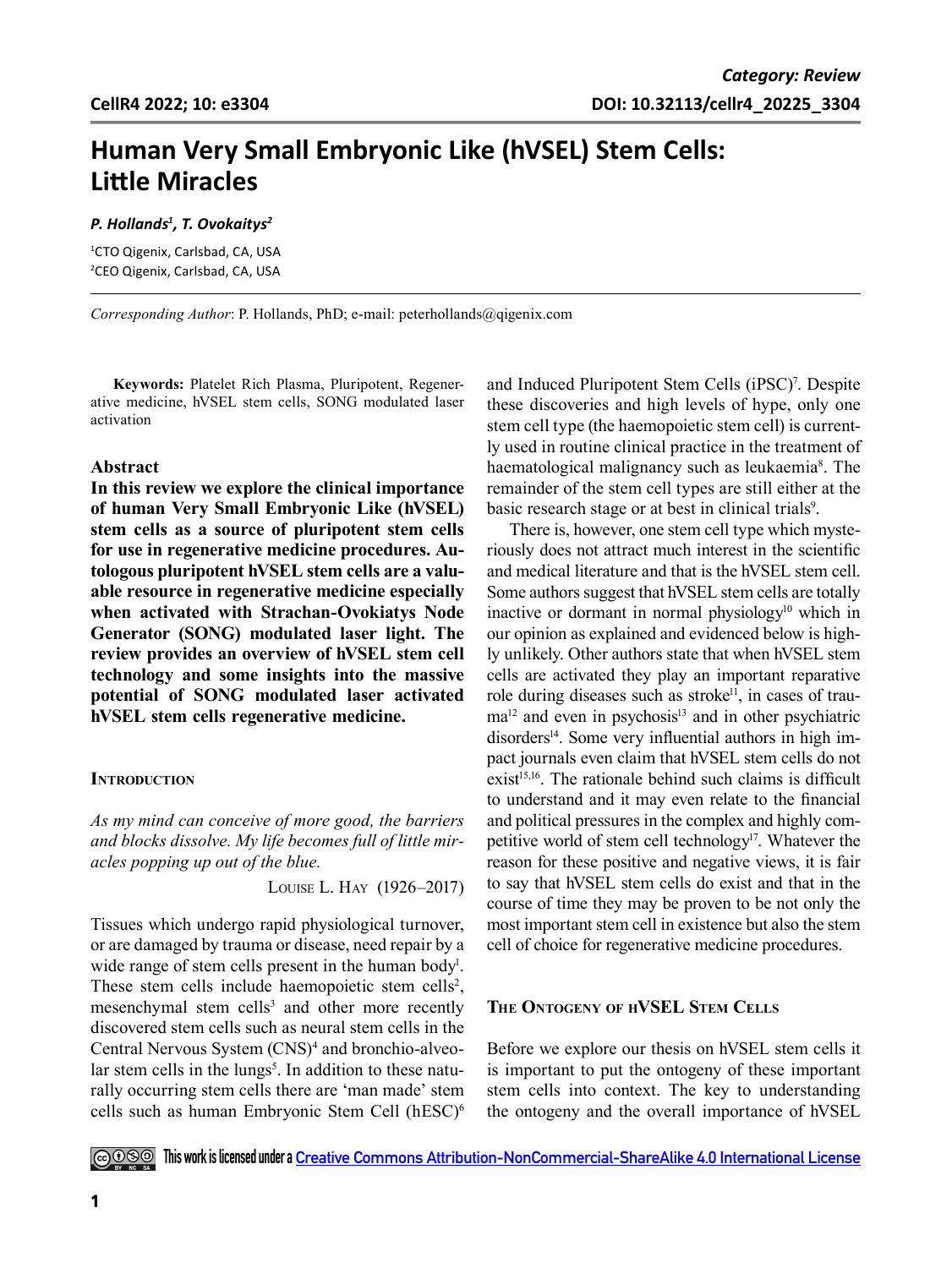stem cells is to understand a rarely discussed stem cell present in early embryonic development called the Primordial Germ Cell (PGC). PGC arise before gastrulation in the proximal epiblast<sup>18</sup> and find their way to the genital ridge (*via* extraembryonic tissue and the primitive streak) of the developing embryo whilst retaining broad, cross-germ-layer differentiation ability19,20. This migration of PGC results in the development of the first haemangioblasts which are the pre-cursors to haemopoietic stem cells (HSC) and endothelial progenitor cells (EPC) in the yolk sac of the developing embryo $2^{1-25}$ . The next stage of development is that the PGS migrate to the genital ridges of the embryo and on through the aorto-gonado-mesonephros (AGM) where the first definitive HSC are found in the aortic endothelium<sup>26,27</sup>. In the light of this information several authors have suggested that hVSEL stem cells are produced by migrating PGC<sup>28-</sup> <sup>31</sup>. This concept is further supported by the fact that PGC and hVSEL stem cells have both been shown to be capable of producing HSC and EPC<sup>32,33</sup>. The concept of migrating PGC being the ultimate source of HSC, with a possible intermediary of hVSEL stem cells, still needs further research. Nevertheless, the current evidence appears to suggest that hVSEL stem cells may be precursors to HSC and if so then hVSEL play a critical part in haemopoiesis from early embryonic development and throughout normal life. It is equally possible that hVSEL stem cells, since they are pluripotent, could be the precursors of other stem cells in the body but once again further research is needed to confirm or refute these concepts.

# **Properties and Activation of Platelet Rich Plasma (PRP)**

## *Properties of PRP*

Platelet rich plasma (PRP) has attracted considerable attention and some success in many contemporary areas of medical practice including the treatment of musculoskeletal disease<sup>34,35</sup> and in the treatment of sports related injuries $36,37$ . In terms of the concepts in this review it is important to clearly understand the constituents and properties of PRP. Traditionally, PRP was considered to be a blood product which had a platelet count higher than that in peripheral blood, making it an obvious basic treatment for thrombocytopenia38. Platelets are non-nucleated cells which are derived from the megakaryocyte located in the bone marrow<sup>39</sup> and they contain four types of granules:

- Alpha granules $40$  containing the adhesive proteins fibrinogen, vitronectin, thrombospondin and von Willibrand Factor (VWF)<sup>41</sup>. In addition, alpha granules contain growth factors and cytokines which mediate wound repair, inflammation and angiogenesis<sup>42</sup>.
- Dense (or delta) granules containing ADP, ATP, calcium, serotonin, polyphosphate and pyrophosphate<sup>43,44</sup>.
- Lysosomes containing hexosaminidase, arylsulphatase, ß-glucuronidase, ß-galactosidase, acid phosphatase and cathepsins<sup>45</sup>.
- T (or tubular) granules containing TLR9, PDI and VAMP-8<sup>46</sup> which are thought to be an alpha granule subtype<sup>47</sup>.

The platelets in PRP clearly have a potential role in the anti-inflammatory<sup>48</sup> and regenerative<sup>49</sup> properties which have been observed when PRP is used clinically.

The plasma component of PRP is also extremely important in the overall potential therapeutic action of PRP. The plasma in PRP contains high concentrations of growth factors and cytokines such as a wide range of interleukins, RANTES, PDGF, VEGF, GM-CSF, MIP 1b and CXCL chemokine  $(IP-10)^{50,51}$ . These are extremely wide-ranging cytokines and growth factors which when in concentrated form in PRP no doubt enable differentiation, proliferation, tissue morphogenesis and chemotaxis in tissue healing<sup>52</sup>. It is proposed that the mechanism of action of these cytokines and growth factors in PRP is by the autocrine and paracrine route<sup>53</sup>. There are also several reports on the use of autologous PRP in fertility treatment where the added component of possible endocrine action of PRP may be active $54,55$ .

PRP clearly contains a complex and interactive range of cytokines and growth factors and there may still be more to discover and many more mechanisms of action to be defined $56,57$ .

The third component of PRP, which is either ignored or dismissed as being present in PRP, are hV-SEL stem cells. Our own research has clearly shown the presence of CXCR4+, SSEA4+, Oct 3/4+, CD45- , Lin- hVSEL pluripotent stem cells in PRP derived from human peripheral blood<sup>58</sup>. Other authors also describe hVSEL stem cells being present in human peripheral blood<sup>59</sup> whilst some suggest that the  $hV$ -SEL stem cells found in umbilical cord blood are an 'aberrant and inactive' population of cells $60$ . It is evident that there are conflicting reports in the scientific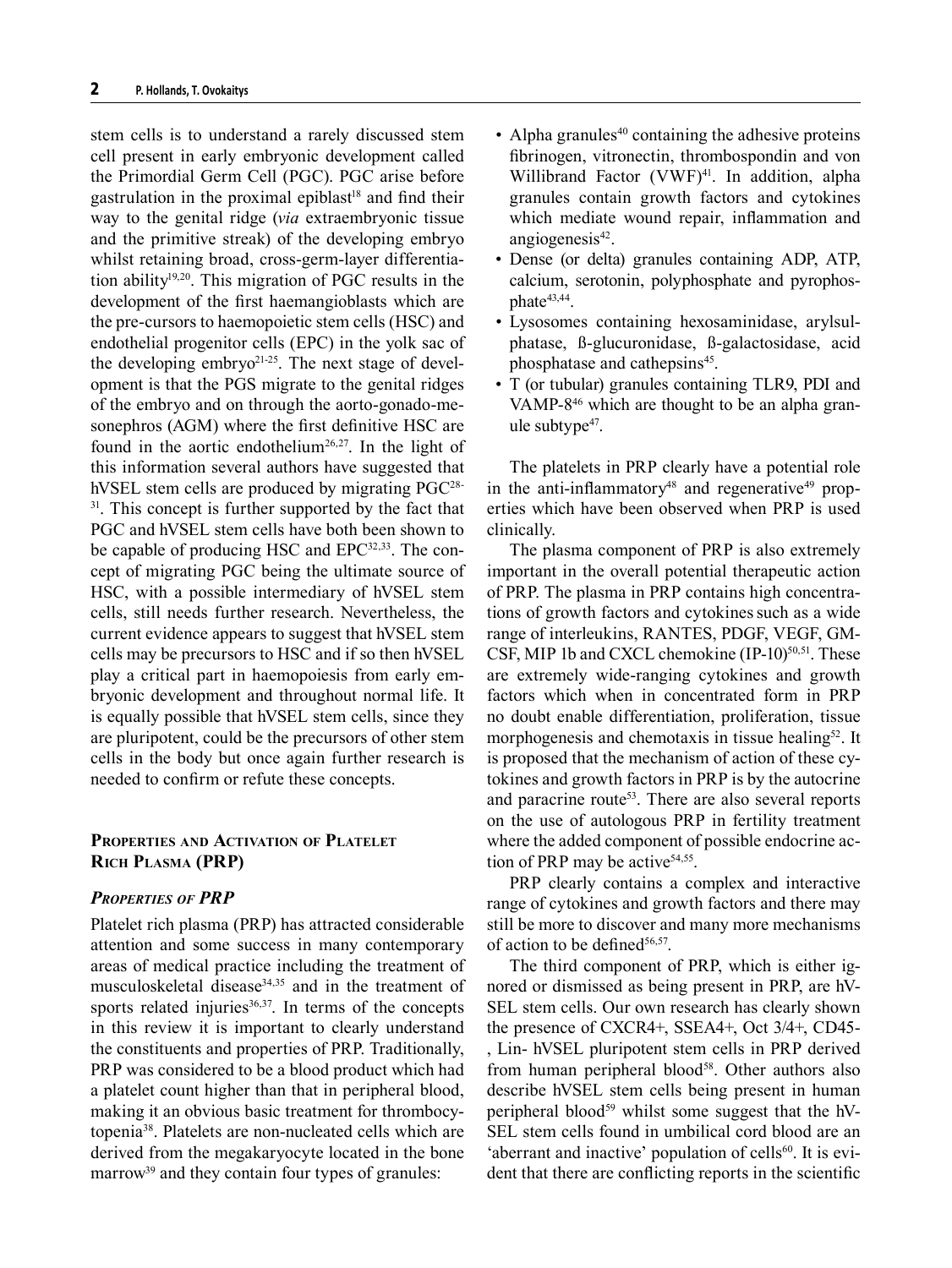and medical literature about the existence, viability and biological activity of hVSEL stem cells and more research is required to clarify this situation. Nevertheless, it is also clear that PRP contains hVSEL stem cells and that PRP is therefore a readily available source of functioning pluripotent stem cells which are currently ignored. The biological and therapeutic action of PRP does not currently include discussions on the importance of hVSEL stem cells in PRP in the overall efficacy of PRP treatments. The standardisation of the production of PRP is required to ensure homogeneity, safety and efficacy and carefully controlled clinic trials are needed using standardised preparations and methods to fully understand the full potential of PRP treatment<sup>61</sup>.

The persistence of hVSEL stem cells throughout life, from young to old, has been reported $62$  suggesting a potential homeostatic mechanism which maintains the hVSEL stem cell pool throughout life. This is supported by our unpublished observations of there being a constant availability of hVSEL stem cells in the PRP of patients who have undergone multiple PRP collections. The bone marrow is the likely source of the hVSEL stem cells to maintain the peripheral blood hVSEL stem cell pool. This is supported by the mobilisation of hVSEL stem cells into the peripheral blood following acute myocardial infarction $63$ . In further support of this concept, hVSEL stem cells have been shown to be present in human bone marrow itself and also in human leukapheresis products $64$ . This supports the hypothesis of migration of hVSEL stem cells from the bone marrow to the peripheral blood during physiological homeostasis and during pathological stimuli. Similar studies *in vitro* have suggested that hVSEL stem cells are the 'original embryonic stem cell' highlighting the critical importance of hVSEL stem cells in normal embryonic development and subsequent physiological homeostasis<sup>65</sup>.

All stem cell types are subject to both intrinsic and extrinsic stress during normal physiology and in pathological states. Such stress can have detrimental effects especially on rapidly dividing stem cells<sup>66</sup>. There is a population of quiescent VSEL stem cells in murine bone marrow $67$  which may be resistant to extrinsic heat stress in the same way as the quiescent population of MSC derived from desquamated endometrium of menstrual blood (eMSC)<sup>68</sup>. This raises the possibility that quiescent hVSEL stem cell residing in the bone marrow may be available for collection and SONG modulated laser activation even after high-dose chemotherapy. If this can be proven, then quiescent hVSEL stem cells may offer an alternative therapeutic route to patients who have undergone chemotherapy with the resultant damage to normal somatic cells<sup>69</sup>. Such an approach may have the ability to enhance somatic cell and tissue repair following high dose chemotherapy<sup>70</sup> and may even indicate a possible benefit of elective hVSEL stem cells harvest, SONG modulated laser activation and cryopreservation for later therapeutic application to restore somatic cells following high dose chemotherapy.

### *Activation of PRP*

Most autologous PRP treatments involve the collection of peripheral blood into citrate dextrose anticoagulant, centrifugation at room temperature and then simple reinfusion of the room temperature PRP back into the patient. Such preparation of PRP may result in premature platelet activation which can be modulated by introducing thrombin into the PRP<sup>71</sup>. Other authors report that pulsed electrical fields can stimulate platelet activation and growth factor release in PRP72 and more recently the voltage, pulse width and calcium concentration has been shown to modulate the release of growth factors, serotonin and haemoglobin73. It has also been reported that PRP may be activated by carrying out the processing at 4°C which promotes wound healing. The current evidence seems to indicate that PRP can be 'improved' by activation interventions of various types, the focus of which is to activate platelets which in turn increases the efficacy of PRP. Whilst this may all be very true and relevant it is interesting to note that none of these publications mention the most important component of PRP: pluripotent hVSEL stem cells. The activation technologies described above may well also activate hVSEL stem cells but no one, apart from the authors of this paper, has thought to assess this possibility.

Our ground-breaking research has clearly shown that Strachan-Ovokaitys Node Generator (SONG) modulated laser light interacts with hVSEL in PRP to upregulate the expression of CXCR4, Oct 3/4 and SSEA458. Very briefly, 66 mL of peripheral blood is collected and centrifuged using validated PRP tubes and centrifuge. The resultant PRP is then exposed to the SONG modulated laser for 3 minutes and then re-infused back into the patient intravenously. The increased expression of the key surface antigens above on hVSEL stem cell may have a significant effect on the biology and physiology of SONG modulated laser activated hVSEL stem cells.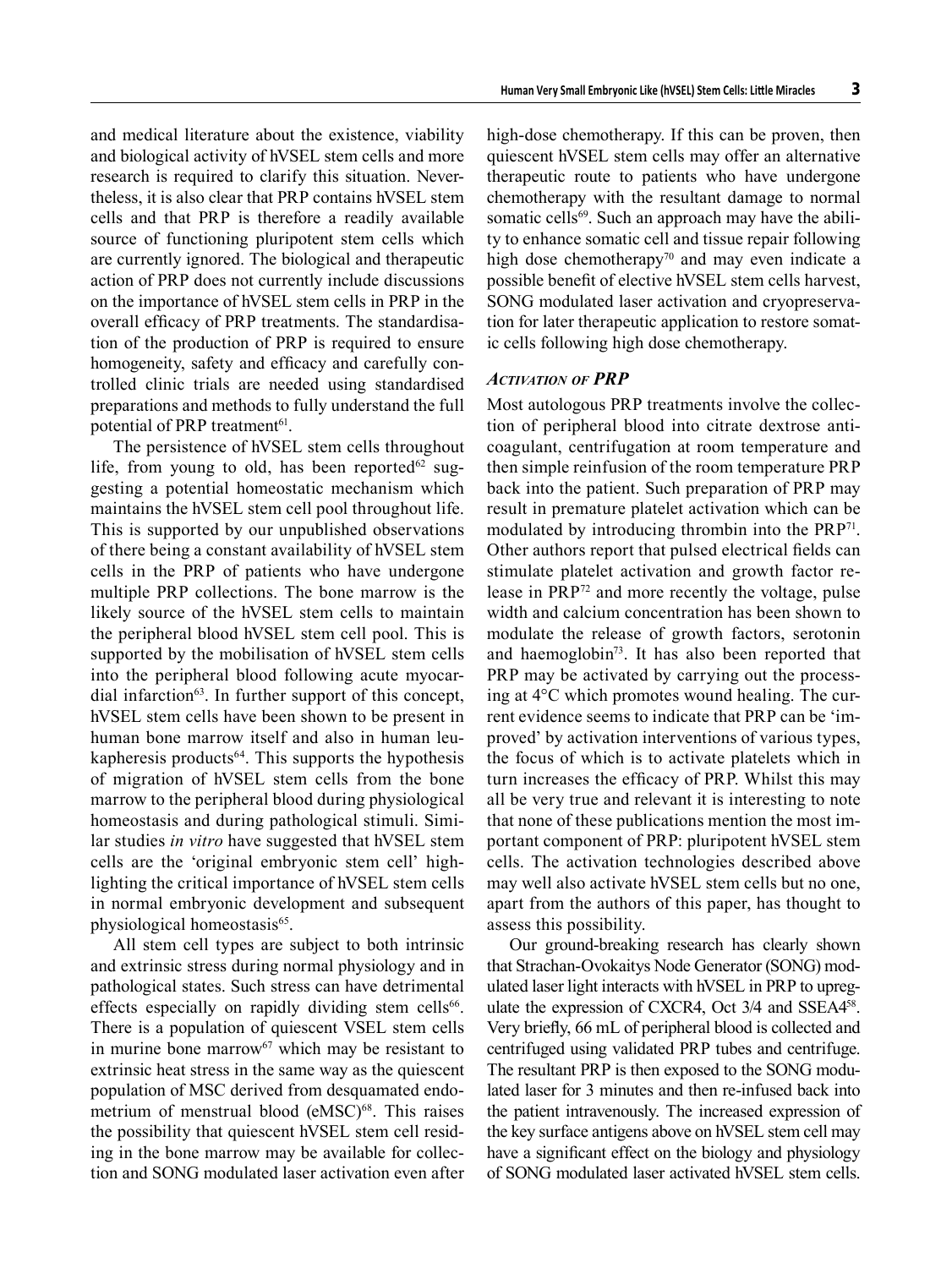These changes are important, for example, in terms of cell locomotion, chemotaxis, signalling and adhesion where CXCR4 expression is increased in SONG modulated laser activated hVSEL stem cells<sup>74</sup>. The increased expression of Oct 3/4 in response to the SONG modulated laser is equally interesting. Oct 3/4 is not only a marker of pluripotent stem cells, but it is also important in driving cell differentiation towards the cardiac lineage and to the development of the mesoderm from the embryonic epiblast<sup>75</sup>. More recently Oct 4 has been further implicated in the reprogramming of somatic cells76 making increased expression desirable in regenerative medicine protocols. SSEA-4 is a stage specific glycolipid cell surface antigen<sup> $77$ </sup> thought to be involved in cellular signal transduction, cell recognition and cell adhesion<sup>78</sup> which are extremely important in pluripotent stem cell biology<sup>79</sup>.

The use of laser light as a method of activation of stem cells, using the terminology photo-biomodulation, has been reported recently<sup>80</sup> and it has also been shown that photo-biomodulation may improve tissue regeneration and the proliferation, migration and differentiation of stem cells<sup>81</sup>.

This is clearly a new and rapidly expanding field of study with many possible applications. Nevertheless, the SONG modulated laser seems to be ahead of these reports of laser technology in terms of understanding and applications. We have recently published a paper proposing a theoretical mode of action for SONG modulated laser hVSEL stem cell activation using concepts taken from quantum physics $82$ . Here we propose that the SONG modulated laser light can remove blocking proteins from hVSEL stem cell surface antigens and thus induce the biological processes required for the hVSEL stem cells to have maximum effectiveness in tissue repair and regeneration.

We have termed the use of a SONG modulated laser to activate hVSEL stem cells in PRP as Nano-bioelectronic Photo-acoustic Therapy (NPT). In our clinical discussion below the SONG modulated laser was also applied to the patient as part of the treatment, to the areas where the stem cell repair is needed e.g. to the head in the case of neurodegenerative disease. This is supported by other authors who propose that enhanced homing of stem cells may be improve the efficacy regenerative medicine procedures<sup>83</sup>. When we refer to NPT we include SONG modulated laser being applied to stem cells *in vitro* and directly to the patient. The SONG modulation of the laser light ensures that no physical damage is caused when the laser is applied to the patient.

# **Clinical Application of Nano-bioelectronic Photo-acoustic Therapy (NPT)**

The preliminary clinical studies and individual case studies described below were all undertaken following informed consent from the patients and with ethical committee approval where appropriate. The stem cells used in one of these studies were allogeneic umbilical cord blood derived mesenchymal stem cells (MSC) but the most data have now been collected using autologous hVSEL stem cells in PRP.

Our most recent publication in this field is a preliminary clinical study on the use of allogeneic NPT treated cord blood derived expanded MSC in the treatment of end-stage heart failure<sup>84</sup>. In this study 10 patients, who were all considered candidates for heart transplantation, received a single dose of intravenous NPT treated cord blood derived MSC and NPT to the cardiac region. All patients showed a statistically significant increase in their Left Ventricular Ejection Fraction (LVEF) and 8 of the patients remain alive and well with improved LVEF at the time of writing. Two patients subsequently died but these deaths occurred after the study was complete. An 80% survival rate in such a cohort of patients represents exceptionally high safety and efficacy. Further to this study we have case study data (included in the citation above) on the use of NPT treated autologous hVSEL stem cells in the treatment of end-stage heart failure. These patients also showed significant enhancement of LVEF function, including to normal and stable LVEF following treatment.

The two features of NPT treatment which we have seen in almost all patients are:

- 1. A rapid reduction, immediately following the intravenous infusion of SONG modulated laser activated hVSEL stem cells in PRP, of some of the symptoms being treated
- 2. A slower and sustained reduction in symptoms and recovery from disease

We hypothesise that the rapid effects seen in some patients may be due to the concentrated cytokines and growth factors present in PRP and also to the fact that those cytokines and growth factors have been exposed to SONG modulated laser light. In addition, we hypothesise that the slower but sustained reduction in symptoms is due to the actions of SONG modulated laser activated pluripotent hVSEL stem cells in the patient. This mechanism here is proposed to be by 2 distinct routes:

1. The creation of new tissue specific stem cells (e.g. cardiac stem cells) derived from laser activated hVSEL stem cells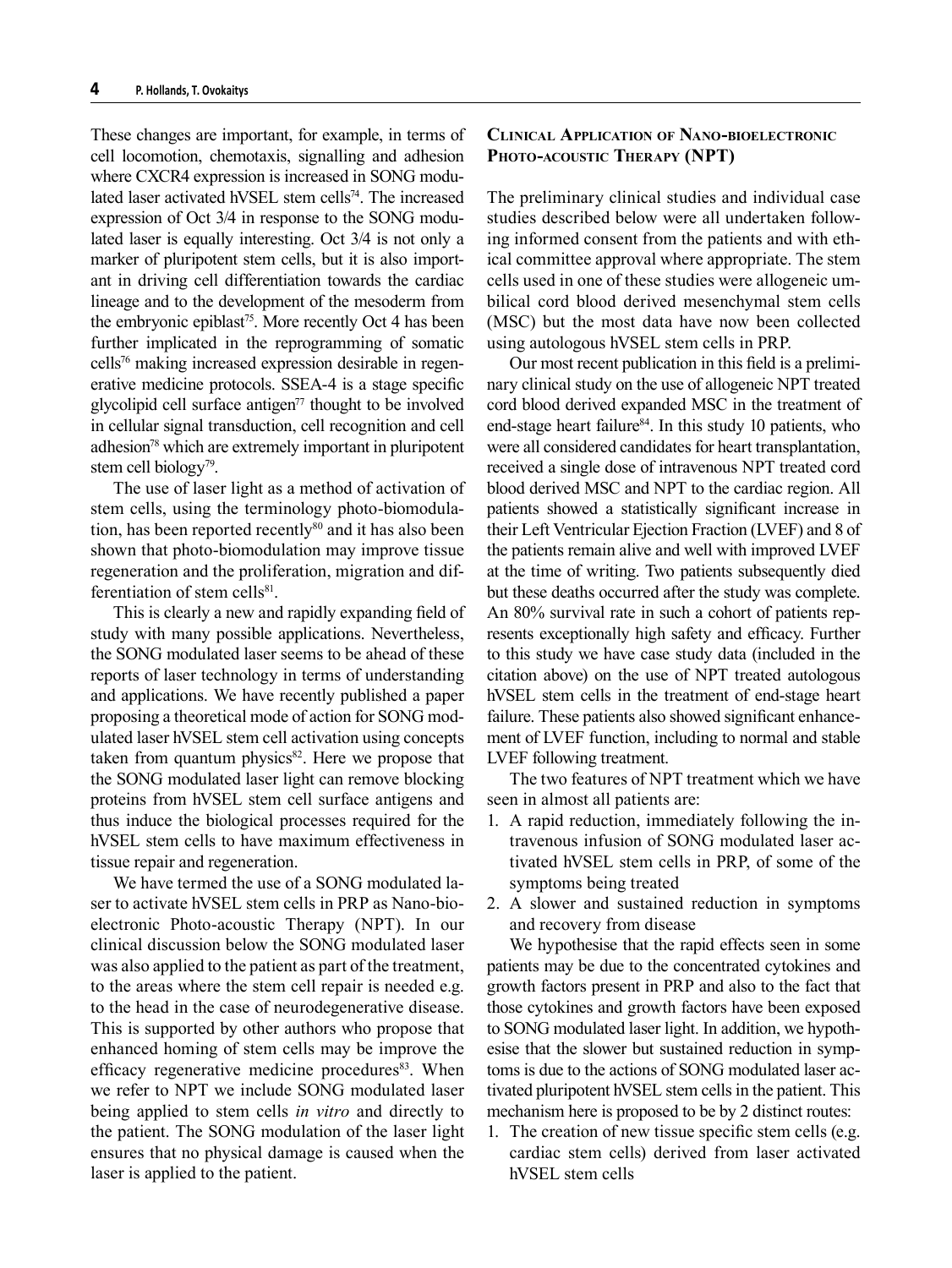2. The repair of the diseased or damaged stem cell niche by cells derived from laser activated hVSEL stem cells

Further research is needed to confirm or refute these hypotheses. This thinking is different to current ideas that stem cells may directly repair damaged tissue. In this hypothesis treatment is achieved by a repaired, restored and fully effective stem cell population and a repaired stem cell niche. These ideas are in parallel to what is known about bone marrow stem cell transplantation where both the stem cell compartment and bone marrow stem cell niche are repaired by the intravenous infusion of donor bone marrow stem cells<sup>85,86</sup>. The aim should be to repair the relevant stem cell compartment *and* the stem cell niche which will in turn result in the development of new healthy tissue in any system or organ.

We have seen similar benefits of NPT to patients suffering from neurodegenerative disease and neurological trauma, reflecting the pluripotency of hVSEL stem cells and their ability to cross the blood brain barrier<sup>87</sup> following intravenous administration.

### **Conclusions**

This review has considered the properties of PRP with a specific focus on hVSEL stem cells and the clinical application of SONG modulated laser activated pluripotent hVSEL stem cells. This a new and exciting field of study. This technology may have wide ranging safety and efficacy in the treatment of diseases including cardiac disease<sup>88</sup>, neurodegenerative disease<sup>89</sup>, neurological trauma<sup>90</sup>, musculoskeletal disease<sup>91</sup>, type 1 diabetes<sup>92</sup>, liver disease<sup>93</sup>, lung disease<sup>94</sup>, pancreatic disease $95$  and psychosis and psychiatric disorders<sup>13,14</sup>. The pluripotent nature of hVSEL stem cells suggests that they may be useful throughout the body as a therapeutic procedure. Perhaps the most exciting potential application of hVSEL stem cells is to modulate the ageing process<sup>96-98</sup>. Such an intervention into the ageing process could significantly decrease the morbidity and mortality of age related disease<sup>99</sup>.

The source of the hVSEL stem cells in the current studies described above is autologous PRP. Work is already underway on the possibility of using young allogeneic hVSEL stem cells to optimise treatment in older diseased patients where autologous hVSEL stem cells may be sub-standard. Such young hVSEL stem cells may be obtained from donated umbilical cord blood<sup>100</sup> or peripheral blood PRP of young healthy adult donors. These young hVSEL stem cells may be more biologically 'active' than older hVSEL stem cells obtained from old diseased patients based on current epigenetic concepts<sup>101</sup> and senescence studies<sup>102,103</sup>.

Such an approach would of course require infectious disease screening<sup>104</sup> ABO Rh type matching and HLA matching<sup>105</sup> to the recipient. The allogeneic donor PRP could be collected and used fresh, or it might be possible to create a frozen HLA typed allogeneic PRP donor bank<sup>106</sup>. Our current data suggest that SONG modulated laser activation of hVSEL stem cells in PRP enhances the overall efficacy of intravenous PRP treatment<sup>107</sup> in a wide range of scenarios. We hypothesise, based on the literature, that the SONG modulated laser interacts not only with hV-SEL stem cells but also with platelets $108$ , growth factors and cytokines $109,110$  in PRP resulting in the very rapid effects seen in some of our clinical scenarios<sup>111</sup>. In our opinion, there is no doubt that hVSEL stem cells are indeed 'little miracles' and ongoing scientific and clinical research may soon bring these little miracles to all patients in need.

## **Funding:**

No funding is declared for this article.

#### **Author contributions:**

Peter Hollands: Composing and revising manuscript and joint final approval of manuscript for publication. Todd Ovokaitys: Composing and revising manuscript and joint final approval of manuscript for publication.

#### **ORCID ID:**

Peter Hollands: https://orcid.org/0000-0003-4116-1954 Todd Ovokaitys: https://orcid.org/ 0000-0002-1565-5996

#### **Conflict of Interest:**

Professor P. Hollands is CTO of Qigenix. Dr T. Ovokaitys is CEO of Qigenix.

#### **References**

- 1. Wang X. Stem cells in tissues, organoids, and cancers. Cell Mol Life Sci 2019; 76: 4043-4070. doi: 10.1007/s00018- 019-03199-x. PMID: 31317205; PMCID: PMC6785598.
- 2. Zhang Y, Gao S, Xia J, Liu F. Hematopoietic Hierarchy - An Updated Roadmap. Trends Cell Biol 2018; 28: 976- 986. doi: 10.1016/j.tcb.2018.06.001. PMID: 29935893.
- 3. Fu X, Liu G, Halim A, Ju Y, Luo Q, Song AG. Mesenchymal Stem Cell Migration and Tissue Repair. Cells 2019; 8: 784-791. doi: 10.3390/cells8080784. PMID: 31357692; PMCID: PMC6721499.
- 4. Wang Y, Pan J, Wang D, Liu J. The Use of Stem Cells in Neural Regeneration: A Review of Current Opinion. Curr Stem Cell Res Ther 2018; 13: 608-617. doi: 10.2174/15748 88X13666180720100738. PMID: 30027853.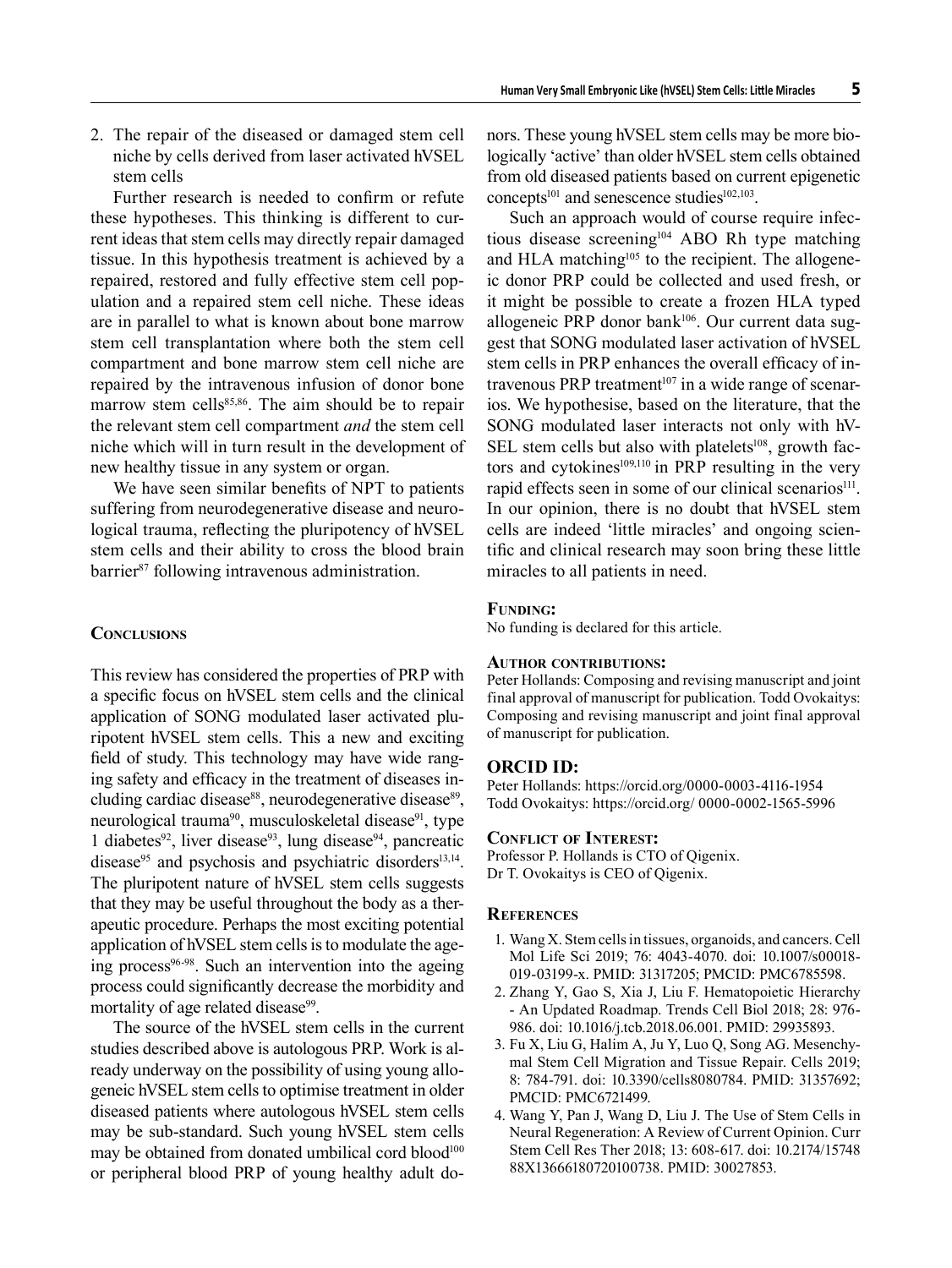- 5. Parekh KR, Nawroth J, Pai A, Busch SM, Senger CN, Ryan AL. Stem cells and lung regeneration. Am J Physiol Cell Physiol 2020; 319: C675-C693. doi: 10.1152/ajpcell.00036.2020. PMID: 32783658; PMCID: PMC7654650.
- 6. Ilic D, Ogilvie C. Concise Review: Human Embryonic Stem Cells-What Have We Done? What Are We Doing? Where Are We Going? Stem Cells 2017; 35: 17-25. doi: 10.1002/stem.2450. PMID: 27350255.
- 7. Ohnuki M, Takahashi K. Present and future challenges of induced pluripotent stem cells. Philos Trans R Soc Lond B Biol Sci 2015; 370: 20140367. doi: 10.1098/rstb.2014.0367. PMID: 26416678; PMCID: PMC4633996.
- 8. Simpson E, Dazzi F. Bone Marrow Transplantation 1957- 2019. Front Immunol 2019; 10: 1246. doi: 10.3389/fimmu.2019.01246. PMID: 31231381; PMCID: PMC6560153.
- 9. Trounson A, McDonald C. Stem Cell Therapies in Clinical Trials: Progress and Challenges. Cell Stem Cell 2015; 17: 11-22. doi: 10.1016/j.stem.2015.06.007. PMID: 26140604.
- 10. Ratajczak MZ, Zuba-Surma E, Wojakowski W, Suszynska M, Mierzejewska K, Liu R, Ratajczak J, Shin DM, Kucia M. Very small embryonic-like stem cells (VSELs) represent a real challenge in stem cell biology: recent pros and cons in the midst of a lively debate. Leukemia 2014; 28: 473-484. doi: 10.1038/leu.2013.255. PMID: 24018851; PMCID: PMC3948156.
- 11. Paczkowska E, Kucia M, Koziarska D, Halasa M, Safranow K, Masiuk M, Karbicka A, Nowik M, Nowacki P, Ratajczak MZ, Machalinski B. Clinical evidence that very small embryonic-like stem cells are mobilized into peripheral blood in patients after stroke. Stroke 2009; 40: 1237-1244. doi: 10.1161/STROKEAHA.108.535062. PMID: 19246697.
- 12. Havens AM, Shiozawa Y, Jung Y, Sun H, Wang J, McGee S, Mishra A, Taichman LS, Danciu T, Jiang Y, Yavanian G, Leary E, Krebsbach PH, Rodgerson D, Taichman RS. Human very small embryonic-like cells generate skeletal structures, in vivo. Stem Cells Dev 2013; 22: 622-630. doi: 10.1089/scd.2012.0327. PMID: 23020187; PMCID: PMC3564465.
- 13. Kucharska-Mazur J, Tarnowski M, Dołęgowska B, Budkowska M, Pędziwiatr D, Jabłoński M, Pełka-Wysiecka J, Kazimierczak A, Ratajczak MZ, Samochowiec J. Novel evidence for enhanced stem cell trafficking in antipsychotic-naïve subjects during their first psychotic episode. J Psychiatr Res 2014; 49: 18-24. doi: 10.1016/j. jpsychires.2013.10.016. PMID: 24246416.
- 14. Kucharska-Mazur J, Jabłoński M, Misiak B, Frydecka D, Rybakowski J, Ratajczak MZ, Samochowiec J. Adult stem cells in psychiatric disorders - New discoveries in peripheral blood. Prog Neuropsychopharmacol Biol Psychiatry 2018; 80: 23-27. doi: 10.1016/j.pnpbp.2017.04.005. PMID: 28392482.
- 15. Nicholls H. VSELs: is ideology overtaking science? Cell Stem Cell 2013; 13: 143-144. doi: 10.1016/j. stem.2013.07.003. PMID: 24066359.
- 16. Abbott A. Doubt cast over tiny stem cells. Nature 2013; 499: 390. doi: 10.1038/499390a. PMID: 23887410.
- 17. Testa G, Borghese L, Steinbeck JA, Brüstle O. Breakdown of the potentiality principle and its impact on global stem cell research. Cell Stem Cell 2007; 1: 153-156. doi: 10.1016/j.stem.2007.07.006. PMID: 18371347.
- 18. McLaren A. Primordial germ cells in the mouse. Dev Biol 2003; 262: 1-15. doi: 10.1016/s0012-1606(03)00214- 8. PMID: 14512014.
- 19. Molyneaux K, Wylie C. Primordial germ cell migration. Int J Dev Biol 2004; 48: 537-544. doi: 10.1387/ ijdb.041833km. PMID: 15349828.
- 20. Hayashi K, de Sousa Lopes SM, Surani MA. Germ cell specification in mice. Science 2007; 316: 394-396. doi: 10.1126/science.1137545. PMID: 17446386.
- 21. Hollands P. Embryonic haemopoietic stem cell grafts in the treatment of murine genetic anaemia. Br J Haematol 1988; 70: 157-163. doi: 10.1111/j.1365-2141.1988. tb02457.x. PMID: 2903764.
- 22. Hollands P. Differentiation and grafting of haemopoietic stem cells from early postimplantation mouse embryos. Development 1987; 99: 69-76. PMID: 2888640.
- 23. Hollands P. Transplantation of embryonic haemopoietic stem cells without prior recipient X-irradiation. Br J Haematol 1988; 69: 437-440. doi: 10.1111/j.1365-2141.1988. tb02394.x. PMID: 2900649.
- 24. Hollands P. Differentiation of embryonic haemopoietic stem cells from mouse blastocysts grown in vitro. Development 1988; 102: 135-141. PMID: 3416770.
- 25. Mikkola HK, Orkin SH. The journey of developing hematopoietic stem cells. Development 2006; 133: 3733- 3744. doi: 10.1242/dev.02568. PMID: 16968814.
- 26. De Miguel MP, Arnalich Montiel F, Lopez Iglesias P, Blazquez Martinez A, Nistal M. Epiblast-derived stem cells in embryonic and adult tissues. Int J Dev Biol 2009; 53: 1529-1540. doi: 10.1387/ijdb.072413md. PMID: 19757397.
- 27. Fu JR, Liu WL, Zhou YF, Zhou JF, Sun HY, Luo L, Zhang H, Xu HZ. Expansive effects of aorta-gonad-mesonephros-derived stromal cells on hematopoietic stem cells from embryonic stem cells. Chin Med J (Engl) 2005; 118: 1979-1986. PMID: 16336834.
- 28. Mierzejewska K, Borkowska S, Suszynska E, Suszynska M, Poniewierska-Baran A, Maj M, Pedziwiatr D, Adamiak M, Abdel-Latif A, Kakar SS, Ratajczak J, Kucia M, Ratajczak MZ. Hematopoietic stem/progenitor cells express several functional sex hormone receptors-novel evidence for a potential developmental link between hematopoiesis and primordial germ cells. Stem Cells Dev 2015; 24: 927-937. doi: 10.1089/scd.2014.0546. PMID: 25607657; PMCID: PMC4390002.
- 29. Virant-Klun I. Very Small Embryonic-Like Stem Cells: A Potential Developmental Link Between Germinal Lineage and Hematopoiesis in Humans. Stem Cells Dev 2016; 25: 101-113. doi: 10.1089/scd.2015.0275. PMID: 26494182.
- 30. Bhartiya D, Shaikh A, Anand S, Patel H, Kapoor S, Sriraman K, Parte S, Unni S. Endogenous, very small embryonic-like stem cells: critical review, therapeutic potential and a look ahead. Hum Reprod Update 2016; 23: 41-76. doi: 10.1093/humupd/dmw030. PMID: 27614362.
- 31. Ratajczak MZ, Machalinski B, Wojakowski W, Ratajczak J, Kucia M. A hypothesis for an embryonic origin of pluripotent Oct-4(+) stem cells in adult bone marrow and other tissues. Leukemia 2007; 21: 860-867. doi: 10.1038/ sj.leu.2404630. PMID: 17344915.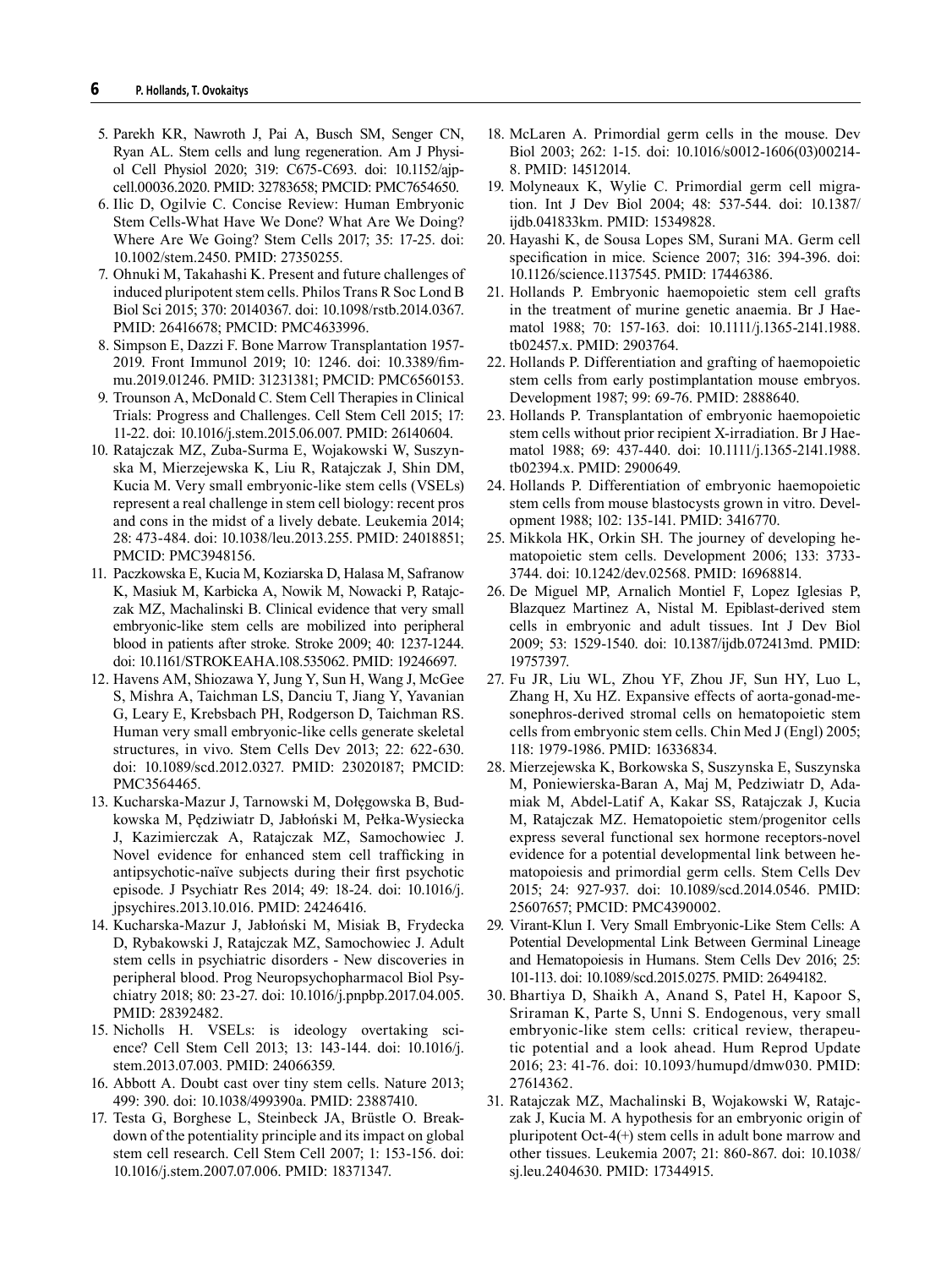- 32. Ratajczak J, Zuba-Surma E, Klich I, Liu R, Wysoczynski M, Greco N, Kucia M, Laughlin MJ, Ratajczak MZ. Hematopoietic differentiation of umbilical cord bloodderived very small embryonic/epiblast-like stem cells. Leukemia 2011; 25: 1278-1285. doi: 10.1038/leu.2011.73. PMID: 21483440; PMCID: PMC3135663.
- 33. Kritzenberger M, Wrobel KH. Histochemical in situ identification of bovine embryonic blood cells reveals differences to the adult haematopoietic system and suggests a close relationship between haematopoietic stem cells and primordial germ cells. Histochem Cell Biol 2004; 121: 273- 289. doi: 10.1007/s00418-004-0629-5. PMID: 14986003.
- 34. O'Connell B, Wragg NM, Wilson SL. The use of PRP injections in the management of knee osteoarthritis. Cell Tissue Res 2019; 376: 143-152. doi: 10.1007/s00441-019- 02996-x. PMID: 30758709.
- 35. Wu PI, Diaz R, Borg-Stein J. Platelet-Rich Plasma. Phys Med Rehabil Clin N Am 2016; 27: 825-853. doi: 10.1016/j. pmr.2016.06.002. PMID: 27788903.
- 36. Grassi A, Napoli F, Romandini I, Samuelsson K, Zaffagnini S, Candrian C, Filardo G. Is Platelet-Rich Plasma (PRP) Effective in the Treatment of Acute Muscle Injuries? A Systematic Review and Meta-Analysis. Sports Med 2018; 48: 971-989. doi: 10.1007/s40279-018-0860-1. PMID: 29363053.
- 37. Mlynarek RA, Kuhn AW, Bedi A. Platelet-Rich Plasma (PRP) in Orthopedic Sports Medicine. Am J Orthop (Belle Mead NJ) 2016; 45: 290-326. PMID: 27552452.
- 38. Andia I. Platelet-rich plasma biology; In Alves R, Grimalt R (eds): Clinical Indications and Treatment Protocols with Platelet-Rich Plasma in Dermatology. Barcelona, Ediciones Mayo 2016; pp. 3-15.
- 39. Machlus KR, Italiano JE Jr. The incredible journey: From megakaryocyte development to platelet formation. J Cell Biol 2013; 201: 785-796. doi: 10.1083/jcb.201304054. PMID: 23751492; PMCID: PMC3678154.
- 40. Blair P, Flaumenhaft R. Platelet alpha-granules: basic biology and clinical correlates. Blood Rev. 2009; 23: 177- 189. doi: 10.1016/j.blre.2009.04.001. PMID: 19450911; PMCID: PMC2720568.
- 41. Wencel-Drake JD, Painter RG, Zimmerman TS, Ginsberg MH. Ultrastructural localization of human platelet thrombospondin, fibrinogen, fibronectin, and von Willebrand factor in frozen thin section. Blood 1985; 65: 929- 938. PMID: 2579691.
- 42. Maynard DM, Heijnen HF, Horne MK, White JG, Gahl WA. Proteomic analysis of platelet alpha-granules using mass spectrometry. J Thromb Haemost 2007; 5: 1945-1955. doi: 10.1111/j.1538-7836.2007.02690.x. PMID: 17723134.
- 43. Chen Y, Yuan Y, Li W. Sorting machineries: how plateletdense granules differ from α-granules. Biosci Rep 2018; 38: BSR20180458. doi: 10.1042/BSR20180458. PMID: 30104399; PMCID: PMC6127676.
- 44. McNicol A, Israels SJ. Platelet dense granules: structure, function and implications for haemostasis. Thromb Res 1999; 95: 1-18. doi: 10.1016/s0049-3848(99)00015-8. PMID: 10403682.
- 45. Thon JN, Italiano JE. Platelets: production, morphology and ultrastructure. Handb Exp Pharmacol 2012; 210: 3-22. doi: 10.1007/978-3-642-29423-5\_1. PMID: 22918725.
- 46. Thon JN, Peters CG, Machlus KR, Aslam R, Rowley J, Macleod H, Devine MT, Fuchs TA, Weyrich AS, Semple JW, Flaumenhaft R, Italiano JE Jr. T granules in human platelets function in TLR9 organization and signaling. J Cell Biol 2012; 198: 561-574. doi: 10.1083/jcb.201111136. PMID: 22908309; PMCID: PMC3514030.
- 47. van Nispen tot Pannerden H, de Haas F, Geerts W, Posthuma G, van Dijk S, Heijnen HF. The platelet interior revisited: electron tomography reveals tubular alpha-granule subtypes. Blood 2010; 116: 1147-1156. doi: 10.1182/ blood-2010-02-268680. PMID: 20439620.
- 48. Bendinelli P, Matteucci E, Dogliotti G, Corsi MM, Banfi G, Maroni P, Desiderio MA. Molecular basis of anti-inflammatory action of platelet-rich plasma on human chondrocytes: mechanisms of NF-κB inhibition via HGF. J Cell Physiol 2010; 225: 757-766. doi: 10.1002/jcp.22274. PMID: 20568106.
- 49. Andia I, Maffulli N. Blood-Derived Products for Tissue Repair/Regeneration. Int J Mol Sci 2019; 20: 4581. doi: 10.3390/ijms20184581. PMID: 31533202; PMCID: PMC6770158.
- 50. Amable PR, Carias RB, Teixeira MV, da Cruz Pacheco I, Corrêa do Amaral RJ, Granjeiro JM, Borojevic R. Platelet-rich plasma preparation for regenerative medicine: optimization and quantification of cytokines and growth factors. Stem Cell Res Ther 2013; 4: 67. doi: 10.1186/ scrt218. PMID: 23759113; PMCID: PMC3706762.
- 51. Mussano F, Genova T, Munaron L, Petrillo S, Erovigni F, Carossa S. Cytokine, chemokine, and growth factor profile of platelet-rich plasma. Platelets 2016; 27: 467-471. doi: 10.3109/09537104.2016.1143922. PMID: 26950533.
- 52. Lubkowska A, Dolegowska B, Banfi G. Growth factor content in PRP and their applicability in medicine. J Biol Regul Homeost Agents 2012; 26: 3S-22S. PMID: 23648195.
- 53. Mishra A, Woodall J Jr, Vieira A. Treatment of tendon and muscle using platelet-rich plasma. Clin Sports Med 2009; 28: 113-125. doi: 10.1016/j.csm.2008.08.007. PMID: 19064169.
- 54. Sharara FI, Lelea LL, Rahman S, Klebanoff JS, Moawad GN. A narrative review of platelet-rich plasma (PRP) in reproductive medicine. J Assist Reprod Genet 2021; 38: 1003-1012. doi: 10.1007/s10815-021-02146-9. PMID: 33723748; PMCID: PMC8190208.
- 55. Sills ES, Wood SH. Autologous activated platelet-rich plasma injection into adult human ovary tissue: molecular mechanism, analysis, and discussion of reproductive response. Biosci Rep 2019; 39: BSR20190805. doi: 10.1042/ BSR20190805. PMID: 31092698; PMCID: PMC6549090.
- 56. Alves R, Grimalt R. A Review of Platelet-Rich Plasma: History, Biology, Mechanism of Action, and Classification. Skin Appendage Disord 2018; 4: 18-24. doi: 10.1159/000477353. PMID: 29457008; PMCID: PMC5806188.
- 57. Ramaswamy Reddy SH, Reddy R, Babu NC, Ashok GN. Stem-cell therapy and platelet-rich plasma in regenerative medicines: A review on pros and cons of the technologies. J Oral Maxillofac Pathol 2018; 22: 367-374. doi: 10.4103/jomfp.JOMFP\_93\_18. PMID: 30651682; PM-CID: PMC6306612.
- 58. Hollands P, Aboyeji DR, Ovokaitys T. The action of modulated laser light on Human Very Small Embryonic-Like (hVSEL) stem cells in Platelet Rich Plasma (PRP). CellR4 2020; 8: e2990 DOI: 10.32113/cellr4\_202012\_2990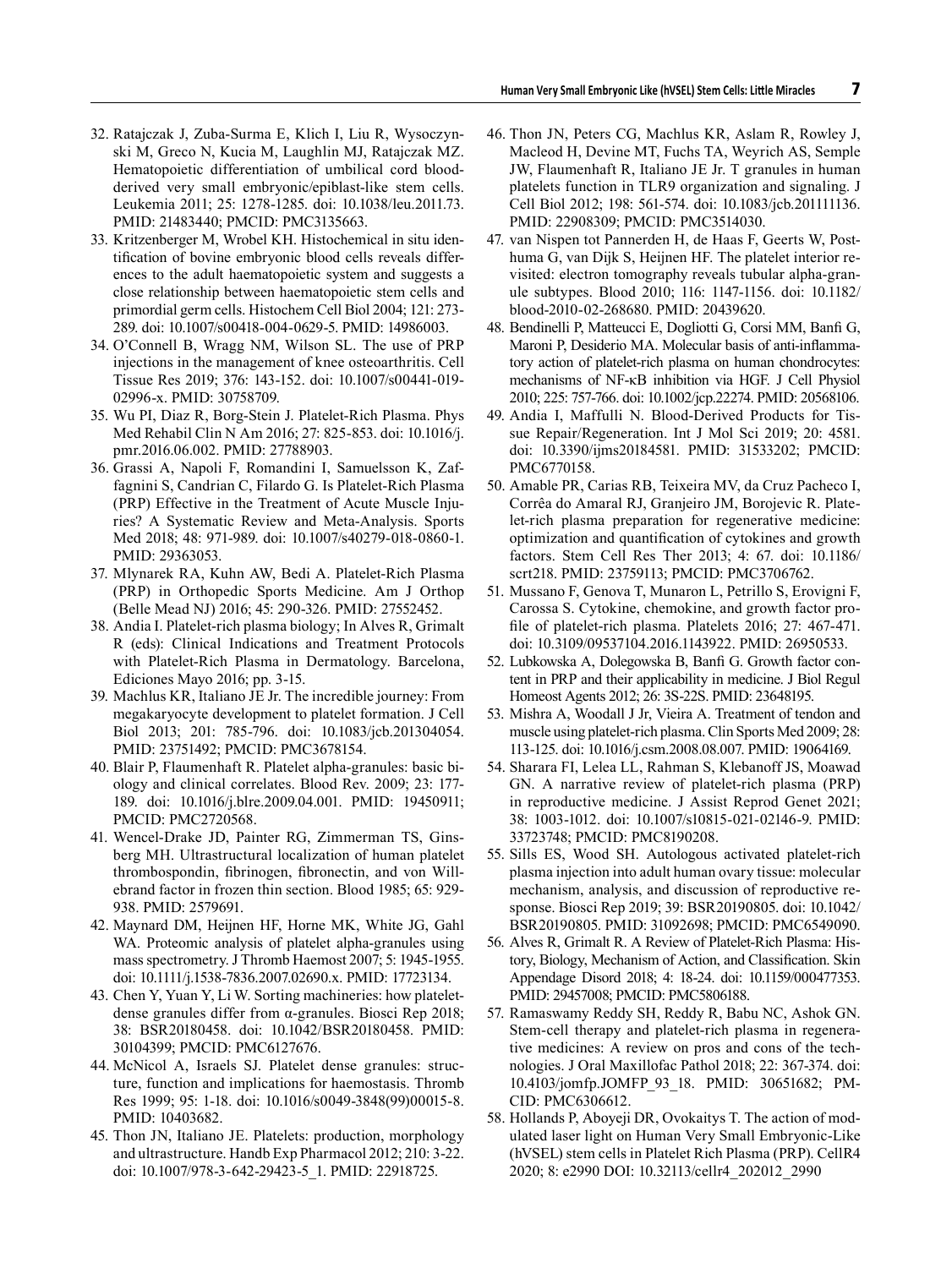- 59. Ratajczak MZ, Zuba-Surma EK, Wysoczynski M, Ratajczak J, Kucia M. Very small embryonic-like stem cells: characterization, developmental origin, and biological significance. Exp Hematol 2008; 36: 742-751. doi:10.1016/j.exphem.2008.03.010
- 60. Danova-Alt R, Heider A, Egger D, Cross M, Alt R. Very small embryonic-like stem cells purified from umbilical cord blood lack stem cell characteristics. PLoS One 2012; 7: e34899. doi:10.1371/journal.pone.0034899
- 61. Everts P, Onishi K, Jayaram P, Lana JF, Mautner K. Platelet-Rich Plasma: New Performance Understandings and Therapeutic Considerations in 2020. Int J Mol Sci 2020; 21: 7794. doi:10.3390/ijms21207794
- 62. Sovalat H, Scrofani M, Eidenschenk A, Hénon P. Human Very Small Embryonic-Like Stem Cells Are Present in Normal Peripheral Blood of Young, Middle-Aged, and Aged Subjects. Stem Cells Int 2016; 2016: 7651645. doi: 10.1155/2016/7651645. PMID: 26633977; PMCID: PMC4655065.
- 63. Zuba-Surma EK, Kucia M, Dawn B, Guo Y, Ratajczak MZ, Bolli R. Bone marrow-derived pluripotent very small embryonic-like stem cells (VSELs) are mobilized after acute myocardial infarction. J Mol Cell Cardiol 2008; 44: 865-873. doi: 10.1016/j.yjmcc.2008.02.279. PMID: 18430437; PMCID: PMC2692386.
- 64. Sovalat H, Scrofani M, Eidenschenk A, Pasquet S, Rimelen V, Hénon P. Identification and isolation from either adult human bone marrow or G-CSF-mobilized peripheral blood of CD34(+)/CD133(+)/CXCR4(+)/ Lin(-) CD45(-) cells, featuring morphological, molecular, and phenotypic characteristics of very small embryonic-like (VSEL) stem cells. Exp Hematol 2011; 39: 495-505. doi: 10.1016/j.exphem.2011.01.003. PMID: 21238532.
- 65. Virant-Klun I, Skerl P, Novakovic S, Vrtacnik-Bokal E, Smrkolj S. Similar Population of CD133+ and DDX4+ VSEL-Like Stem Cells Sorted from Human Embryonic Stem Cell, Ovarian, and Ovarian Cancer Ascites Cell Cultures: The Real Embryonic Stem Cells? Cells 2019; 8: 706. doi: 10.3390/cells8070706. PMID: 31336813; PM-CID: PMC6678667.
- 66. Mierzejewska K, Heo J, Kang JW, Kang H, Ratajczak J, Ratajczak MZ, Kucia M, Shin DM. Genome-wide analysis of murine bone marrow derived very small embryonic-like stem cells reveals that mitogenic growth factor signaling pathways play a crucial role in the quiescence and ageing of these cells. Int J Mol Med 2013; 32: 281-90. doi: 10.3892/ ijmm.2013.1389. PMID: 23708325; PMCID: PMC3776718.
- 67. Shin DM, Zuba-Surma EK, Wu W, Ratajczak J, Wysoczynski M, Ratajczak MZ, Kucia M. Novel epigenetic mechanisms that control pluripotency and quiescence of adult bone marrow-derived Oct4(+) very small embryonic-like stem cells. Leukemia 2009; 23: 2042-2051. doi: 10.1038/ leu.2009.153. PMID: 19641521; PMCID: PMC2783188.
- 68. Alekseenko LL, Shilina MA, Lyublinskaya OG, Kornienko JS, Anatskaya OV, Vinogradov AE, Grinchuk TM, Fridlyanskaya II, Nikolsky NN. Quiescent Human Mesenchymal Stem Cells Are More Resistant to Heat Stress than Cycling Cells. Stem Cells Int 2018; 2018: 3753547. doi: 10.1155/2018/3753547. PMID: 30675168; PMCID: PMC6323451.
- 69. Mc Erlain T, Burke A, Branco CM. Life after Cell Death-Survival and Survivorship Following Chemotherapy. Cancers (Basel) 2021; 13: 2942. doi: 10.3390/cancers13122942. PMID: 34208331; PMCID: PMC8231100.
- 70. Tower J. Stress and stem cells. Wiley Interdiscip Rev Dev Biol 2012; 1: 789-802. doi: 10.1002/wdev.56. PMID: 23799624; PMCID: PMC3812933.
- 71. Augustine TN, van der Spuy WJ, Kaberry LL, Shayi M. Thrombin-Mediated Platelet Activation of Lysed Whole Blood and Platelet-Rich Plasma: A Comparison Between Platelet Activation Markers and Ultrastructural Alterations. Microsc Microanal 2016; 22: 630-639. doi: 10.1017/ S1431927616000854. PMID: 27329313.
- 72. Frelinger AL 3rd, Torres AS, Caiafa A, Morton CA, Berny-Lang MA, Gerrits AJ, Carmichael SL, Neculaes VB, Michelson AD. Platelet-rich plasma stimulated by pulse electric fields: Platelet activation, procoagulant markers, growth factor release and cell proliferation. Platelets 2016; 27: 128-135. doi: 10.3109/09537104.2015.1048214. PMID: 26030682.
- 73. Neculaes B, Frelinger AL 3rd, Gerrits AJ, Gremmel T, Forde EE, Klopman S, Carmichael SL, Michelson AD. Activation of platelet-rich plasma by pulse electric fields: Voltage, pulse width and calcium concentration can be used to control and tune the release of growth factors, serotonin and hemoglobin. PLoS One 2021; 16: e0249209. doi: 10.1371/journal.pone.0249209. PMID: 33891598; PMCID: PMC8064519.
- 74. Kucia M, Jankowski K, Reca R, Wysoczynski M, Bandura L, Allendorf DJ, Zhang J, Ratajczak J, Ratajczak MZ. CXCR4-SDF-1 signalling, locomotion, chemotaxis and adhesion. J Mol Histol 2004; 35: 233- 245. doi: 10.1023/b:hijo.0000032355.66152.b8. PMID: 15339043.
- 75. Stefanovic S, Pucéat M. Oct-3/4: not just a gatekeeper of pluripotency for embryonic stem cell, a cell fate instructor through a gene dosage effect. Cell Cycle 2007; 6: 8-10. doi: 10.4161/cc.6.1.3633. PMID: 17245123.
- 76. Stefanovic S, Pucéat M. L'octamanie continue : The dual role of OCT4. Med Sci (Paris). 2010; 26: 411-416. doi: 10.1051/medsci/2010264411. PMID: 20412747.
- 77. Yanagisawa M. Stem cell glycolipids. Neurochem Res 2011; 36: 1623-1635. doi: 10.1007/s11064-010-0358-1. PMID: 21161592.
- 78. Asano S, Pal R, Tanaka HN, Imamura A, Ishida H, Suzuki KGN, Ando H. Development of Fluorescently Labeled SSEA-3, SSEA-4, and Globo-H Glycosphingolipids for Elucidating Molecular Interactions in the Cell Membrane. Int J Mol Sci 2019; 20: 6187. doi: 10.3390/ijms20246187. PMID: 31817926; PMCID: PMC6941013.
- 79. Liu G, David BT, Trawczynski M, Fessler RG. Advances in Pluripotent Stem Cells: History, Mechanisms, Technologies, and Applications. Stem Cell Rev Rep 2020; 16: 3-32. doi:10.1007/s12015-019-09935-x
- 80. Khorsandi K, Hosseinzadeh R, Abrahamse H, Fekrazad R. Biological Responses of Stem Cells to Photobiomodulation Therapy. Curr Stem Cell Res Ther 2020; 15: 400- 413. doi: 10.2174/1574888X15666200204123722. PMID: 32013851.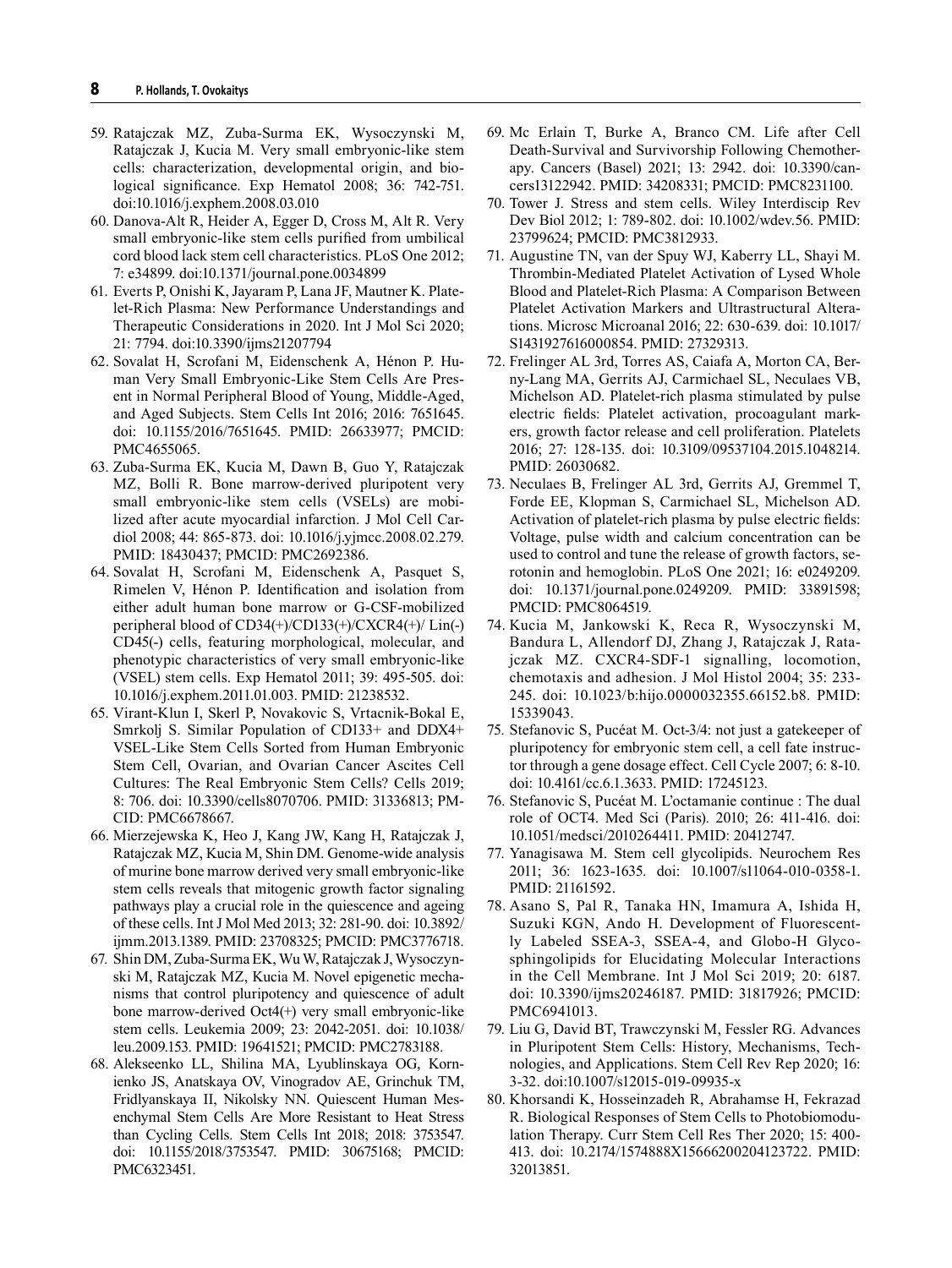- 81. Pedroni ACF, Diniz IMA, Abe GL, Moreira MS, Sipert CR, Marques MM. Photobiomodulation therapy and vitamin C on longevity of cell sheets of human dental pulp stem cells. J Cell Physiol 2018; 233: 7026-7035. doi: 10.1002/jcp.26626. PMID: 29744863.
- 82. Brindley J, Hollands P, Ovokaitys T. A Theoretical Mechanism for the Action of SONG-Modulated Laser Light on Human Very Small Embryonic-Like (hVSEL) Stem Cells in Platelet Rich Plasma (PRP) CellR4 2021; 9: e3201. DOI: 10.32113/cellr4\_20216\_3201
- 83. Chen FM, Wu LA, Zhang M, Zhang R, Sun HH. Homing of endogenous stem/progenitor cells for in situ tissue regeneration: Promises, strategies, and translational perspectives. Biomaterials 2011; 32: 3189-209. doi: 10.1016/j. biomaterials.2010.12.032. PMID: 21300401.
- 84. Ovokaitys T, Paronyan A, Hayrapetyan H, Hollands P. Intravenous SONG-modulated laser-activated allogeneic cord blood mesenchymal stem cells for the treatment of end-stage heart failure: a preliminary clinical study. CellR4 2021; 9: e3280. DOI: 10.32113/cellr4\_202112\_3280
- 85. Simpson E, Dazzi F. Bone Marrow Transplantation 1957- 2019. Front Immunol 2019; 10: 1246. doi: 10.3389/fimmu.2019.01246. PMID: 31231381; PMCID: PMC6560153.
- 86. Barrett J, Craddock C. Bone marrow transplantation in the United Kingdom - past, present and future. Br J Haematol 2020; 191: 612-616. doi: 10.1111/bjh.17151. PMID: 33190255.
- 87. Abbott NJ, Patabendige AA, Dolman DE, Yusof SR, Begley DJ. Structure and function of the blood-brain barrier. Neurobiol Dis 2010; 37: 13-25. doi: 10.1016/j. nbd.2009.07.030. PMID: 19664713.
- 88. Zuba-Surma EK, Guo Y, Taher H, Sanganalmath SK, Hunt G, Vincent RJ, Kucia M, Abdel-Latif A, Tang XL, Ratajczak MZ, Dawn B, Bolli R. Transplantation of expanded bone marrow-derived very small embryonic-like stem cells (VSEL-SCs) improves left ventricular function and remodelling after myocardial infarction. J Cell Mol Med 2011; 15: 1319-1328. doi: 10.1111/j.1582-4934.2010.01126.x. PMID: 20629987; PMCID: PMC3064954.
- 89. Paczkowska E, Dabkowska E, Nowacki P, Machaliński B. Stem cell-based therapy in central nervous system diseases. Neurol Neurochir Pol 2009; 43: 550-558. PMID: 20054758.
- 90. Golipoor Z, Mehraein F, Zafari F, Alizadeh A, Ababzadeh S, Baazm M. Migration of Bone Marrow-Derived Very Small Embryonic-Like Stem Cells toward An Injured Spinal Cord. Cell J 2016; 17: 639-647. doi: 10.22074/ cellj.2016.3836. PMID: 26862523; PMCID: PMC4746414.
- 91. Yamakawa H, Kusumoto D, Hashimoto H, Yuasa S. Stem Cell Aging in Skeletal Muscle Regeneration and Disease. Int J Mol Sci 2020; 21: 1830. doi: 10.3390/ijms21051830. PMID: 32155842; PMCID: PMC7084237.
- 92. Jamiołkowska-Sztabkowska M, Grubczak K, Starosz A, Krętowska-Grunwald A, Krętowska M, Parfienowicz Z, Moniuszko M, Bossowski A, Głowińska-Olszewska B. Circulating Hematopoietic (HSC) and Very-Small Embryonic like (VSEL) Stem Cells in Newly Diagnosed Childhood Diabetes type 1 - Novel Parameters of Beta Cell Destruction/Regeneration Balance and Possible Prognostic Factors of Future Disease Course. Stem Cell Rev Rep 2021; doi: 10.1007/s12015-021-10250-7
- 93. Chen ZH, Lv X, Dai H, Liu C, Lou D, Chen R, Zou GM. Hepatic regenerative potential of mouse bone marrow very small embryonic-like stem cells. J Cell Physiol 2015; 230: 1852-1861. doi: 10.1002/jcp.24913. PMID: 25545634.
	- 94.Ciechanowicz AK, Sielatycka K, Cymer M, Skoda M, Suszyńska M, Bujko K, Ratajczak MZ, Krause DS, Kucia M. Bone Marrow-Derived VSELs Engraft as Lung Epithelial Progenitor Cells after Bleomycin-Induced Lung Injury. Cells 2021; 10: 1570. doi: 10.3390/cells10071570. PMID: 34206516; PMCID: PMC8303224.
- 95. Huang Y, Kucia M, Hussain LR, Wen Y, Xu H, Yan J, Ratajczak MZ, Ildstad ST. Bone marrow transplantation temporarily improves pancreatic function in streptozotocin-induced diabetes: potential involvement of very small embryonic-like cells. Transplantation 2010; 89: 677-685. doi: 10.1097/TP.0b013e3181c9dc7d. PMID: 20110858; PMCID: PMC2844483.
- 96. Ratajczak MZ, Zuba-Surma EK, Shin DM, Ratajczak J, Kucia M. Very small embryonic-like (VSEL) stem cells in adult organs and their potential role in rejuvenation of tissues and longevity. Exp Gerontol 2008; 43: 1009-1017. doi: 10.1016/j.exger.2008.06.002. PMID: 18601995; PM-CID: PMC3174085.
- 97. Zuba-Surma EK, Wu W, Ratajczak J, Kucia M, Ratajczak MZ. Very small embryonic-like stem cells in adult tissues-potential implications for aging. Mech Ageing Dev. 2009; 130: 58-66. doi: 10.1016/j.mad.2008.02.003. PMID: 18377952; PMCID: PMC3164811.
- 98. Ratajczak MZ, Liu R, Ratajczak J, Kucia M, Shin DM. The role of pluripotent embryonic-like stem cells residing in adult tissues in regeneration and longevity. Differentiation 2011; 81: 153-161. doi: 10.1016/j. diff.2011.01.006. PMID: 21339038.
- 99. Cruz-Jentoft AJ, Rymaszewska J. Tackling age-related disease: time for a step forward. Int J Geriatr Psychiatry 2010; 25: 1-2. doi: 10.1002/gps.2301. PMID: 20014352.
- 100. Monti M, Imberti B, Bianchi N, Pezzotta A, Morigi M, Del Fante C, Redi CA, Perotti C. A Novel Method for Isolation of Pluripotent Stem Cells from Human Umbilical Cord Blood. Stem Cells Dev 2017; 26: 1258-1269. doi: 10.1089/scd.2017.0012. PMID: 28583028.
- 101. Ratajczak MZ, Shin DM, Schneider G, Ratajczak J, Kucia M. Parental imprinting regulates insulin-like growth factor signaling: a Rosetta Stone for understanding the biology of pluripotent stem cells, aging and cancerogenesis. Leukemia 2013; 27: 773-779. doi: 10.1038/leu.2012.322. PMID: 23135355; PMCID: PMC5538807.
- 102. Kim Y, Jeong J, Kang H, Lim J, Heo J, Ratajczak J, Ratajczak MZ, Shin DM. The molecular nature of very small embryonic-like stem cells in adult tissues. Int J Stem Cells 2014; 7: 55-62. doi: 10.15283/ijsc.2014.7.2.55. PMID: 25473442; PMCID: PMC4249904.
- 103. Khademi-Shirvan M, Ghorbaninejad M, Hosseini S, Baghaban Eslaminejad M. The Importance of Stem Cell Senescence in Regenerative Medicine. Adv Exp Med Biol 2020; 1288: 87-102. doi: 10.1007/5584\_2020\_489. PMID: 32026416.